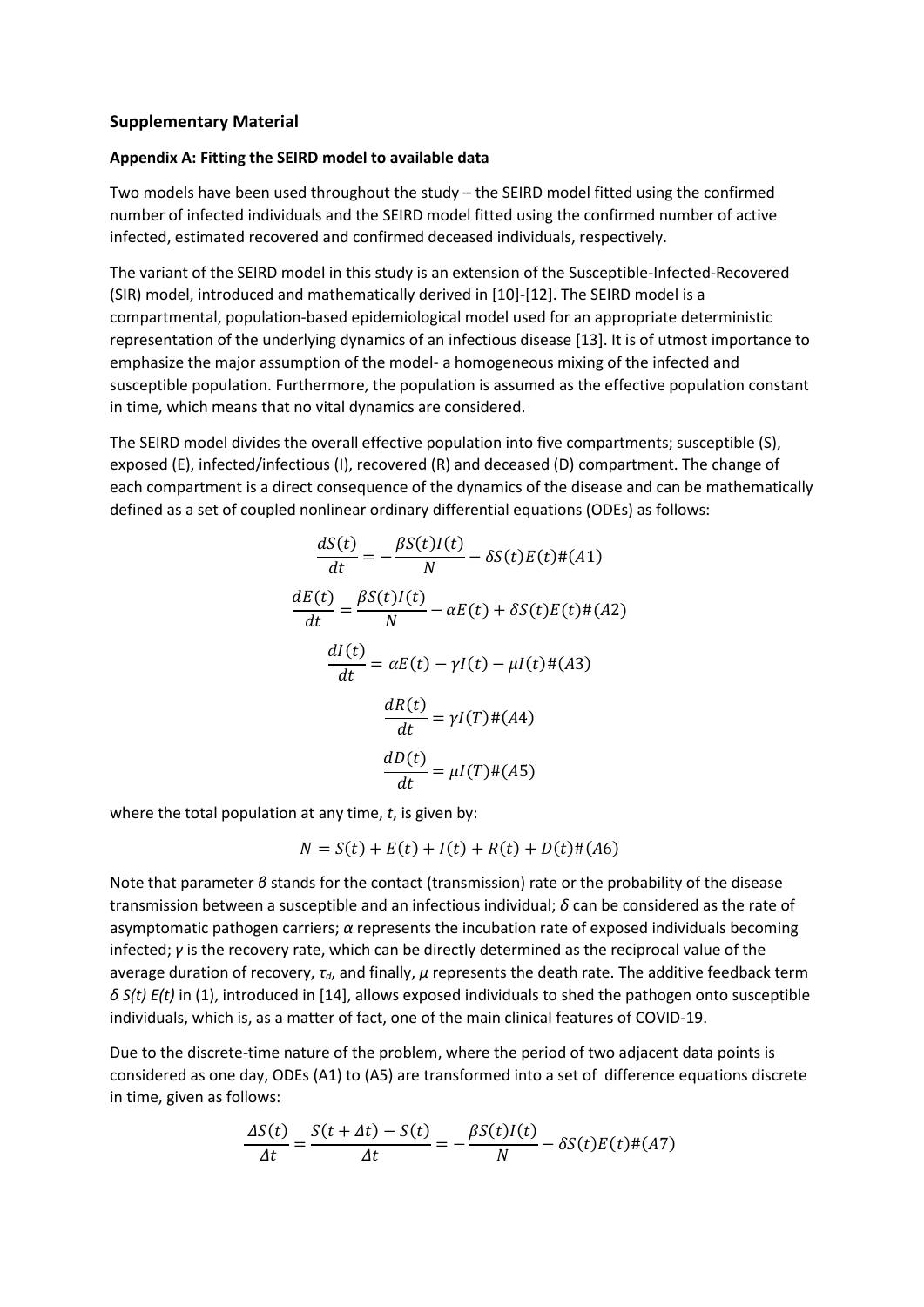$$
\frac{\Delta E(t)}{\Delta t} = \frac{E(t + \Delta t) - E(t)}{\Delta t} = \frac{\beta S(t)I(t)}{N} - \alpha E(t) + \delta S(t)E(t) \# (A8)
$$

$$
\frac{\Delta I(t)}{\Delta t} = \frac{I(t + \Delta t) - I(t)}{\Delta t} = \alpha E(t) - \gamma I(t) - \mu I(t) \# (A9)
$$

$$
\frac{\Delta R(t)}{\Delta t} = \frac{R(t + \Delta t) - R(t)}{\Delta t} = \gamma I(T) \# (A10)
$$

$$
\frac{\Delta D(t)}{\Delta t} = \frac{D(t + \Delta t) - D(t)}{\Delta t} = \mu I(T) \# (A11)
$$

It is worth noting that the previously outlined SEIRD model setup (A7) to (A11) allows the application of a numerical solver for an initial value problem to obtain a nonlinear dependence of the solution in time, as this type of dynamical system is analytically unsolvable.

Since the parameters of the SEIRD model (*β*, *δ*, *α*, *γ*, *μ)* are unknown, the inverse system identification is carried out based on the measured COVID-19 data. SEIRD models are fitted iteratively using minimizing the loss function by using an extension of the well-known limitedmemory Broyden-Fletcher-Goldfarb-Shanno (L-BFGS) algorithm that handles bound constraints on free parameters.

The choice of the loss function directly depends on the model and is defined as the *L2*-norm between the approximated number of infected individuals over time and the confirmed number of infected individuals:

$$
J(\beta, \delta, \alpha, \gamma, \mu) = |I(t) - \hat{I}(t)|_2 \#(A12)
$$

If one considers the difference between the approximated number of infected individuals over time and the confirmed number of infected individuals in summation with the difference between the approximated number of recoveries and the confirmed number of recoveries and with the difference between the approximated number of deaths and the confirmed number of deaths, the final loss function is expressed as follows

$$
J(\beta, \delta, \alpha, \gamma, \mu) = |I(t) - \hat{I}(t)|_2 + |R(t) - \hat{R}(t)|_2 + |D(t) - \hat{D}(t)|_2 + (A13)
$$

where  $\hat{I}(t)$ ,  $\hat{R}(t)$  and  $\hat{D}(t)$  are the approximated number of infected individuals, recovered individuals and deceased individuals, respectively. A new set of approximations is obtained using the fourth-order Runge-Kutta initial value problem solver for each iteration of the optimization procedure. This process is repeated until convergence of the loss function to its minimum until optimal values of unknown epidemic parameters in the SEIRD model are found.

The previously outlined loss functions allow the convergence for simple rise-and-fall epidemic phenomena. However, due to the complex nature of SARS-CoV-2, which is characterized by multiple outbreak wave-form events influenced by numerous factors over a long period, convergence is not achievable. Instead, multi-wave fitting is performed for the recurrent epidemic outbreaks by using the loss function as defined in (A13). The only additional prior information needed are effective dates of the disease dynamics transitions.

Additionally, uncertainty quantification of the SEIRD output is undertaken by using the Markov chain Monte Carlo (MCMC) method. The goal is to examine how the variability of fitted parameters affects the overall output of the model by treating the input parameters of the model as random variables. Again, each compartment is considered a function of time, where the sum of all compartments is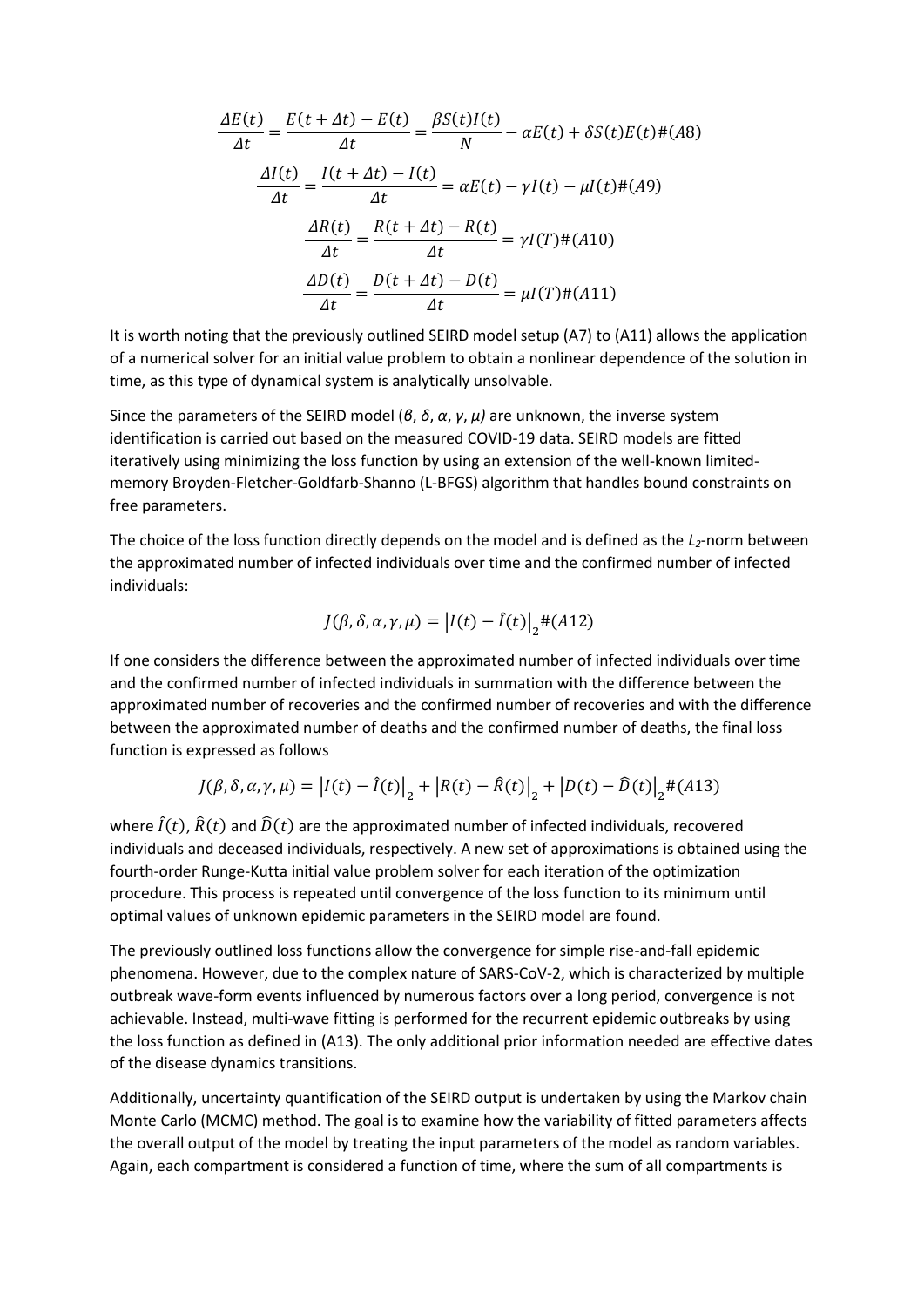equal to the population number. Unknown epidemic input parameters are treated as uniformly distributed random variables with expected values obtained through inverse system identification using L-BFGS-B optimization of the loss function defined as the difference between *a priori* known numbers of infectious, recovered, and deceased individuals and associated predicted curves obtained via the SEIRD model. Note that the variation coefficient (standard deviation or spread) is defined arbitrarily and is fixed to 0.2 in this study.

## **Appendix B: Fitting the Heidler exponential function to data**

Observing the wave-forms obtained by the SEIRD model, one concludes that the successful fitting could also be carried out by using power functions combined with exponential decay functions given in [16, 17]:

$$
y(t) = \frac{y_{max}}{\eta} \frac{a_1(\frac{t}{T})^{k_1} + a_2(\frac{t}{T})^{k_2} + \dots + (\frac{t}{T})^n}{b_0 + b_1(\frac{t}{T})^{m_1} + b_2(\frac{t}{T})^{k_2} + \dots + (\frac{t}{T})^n} e^{-t/\tau} \# (B1)
$$

In particular, the simplest type of power function (B1) is used for the representation of the lightning channel base current in the IEC standard on Lightning Protection, IEC 62305, dealing with return stroke and subsequent strokes and s defined as follows:

$$
i(t) = \frac{I_{max}}{\eta} \frac{\left(\frac{t}{T}\right)^n}{1 + \left(\frac{t}{T}\right)^n} e^{-t/\tau} \# (B2)
$$

where *Imax* stands for the peak current, *η* is the peak current correction factor (to fit the experimental data), *T* is the rise time constant, *τ* is the fall time constant, and *n* is the steepness factor.

It is also useful to write (B2) as follows [18]:

$$
i(t) = \frac{I_{max}}{v}x(t)y(t) \#(B3)
$$

where:

$$
x(t) = \frac{\left(\frac{t}{T}\right)^n}{1 + \left(\frac{t}{T}\right)^n} \#(B4)
$$

is referred to as the *rise* equation and where:

$$
y(t) = e^{-t/\tau} \# (B5)
$$

is referred to as the *decay* function.

Some authors, e.g., in [19], define the correction factor as follows:

$$
\eta = e^{-\frac{t}{T} \left(\frac{n\tau}{T}\right)^{1/n}} \#(B6)
$$

Furthermore, in [20], [21], the summation of two Heidler exponential functions is implemented to represent the subsequent return stroke current as follows: